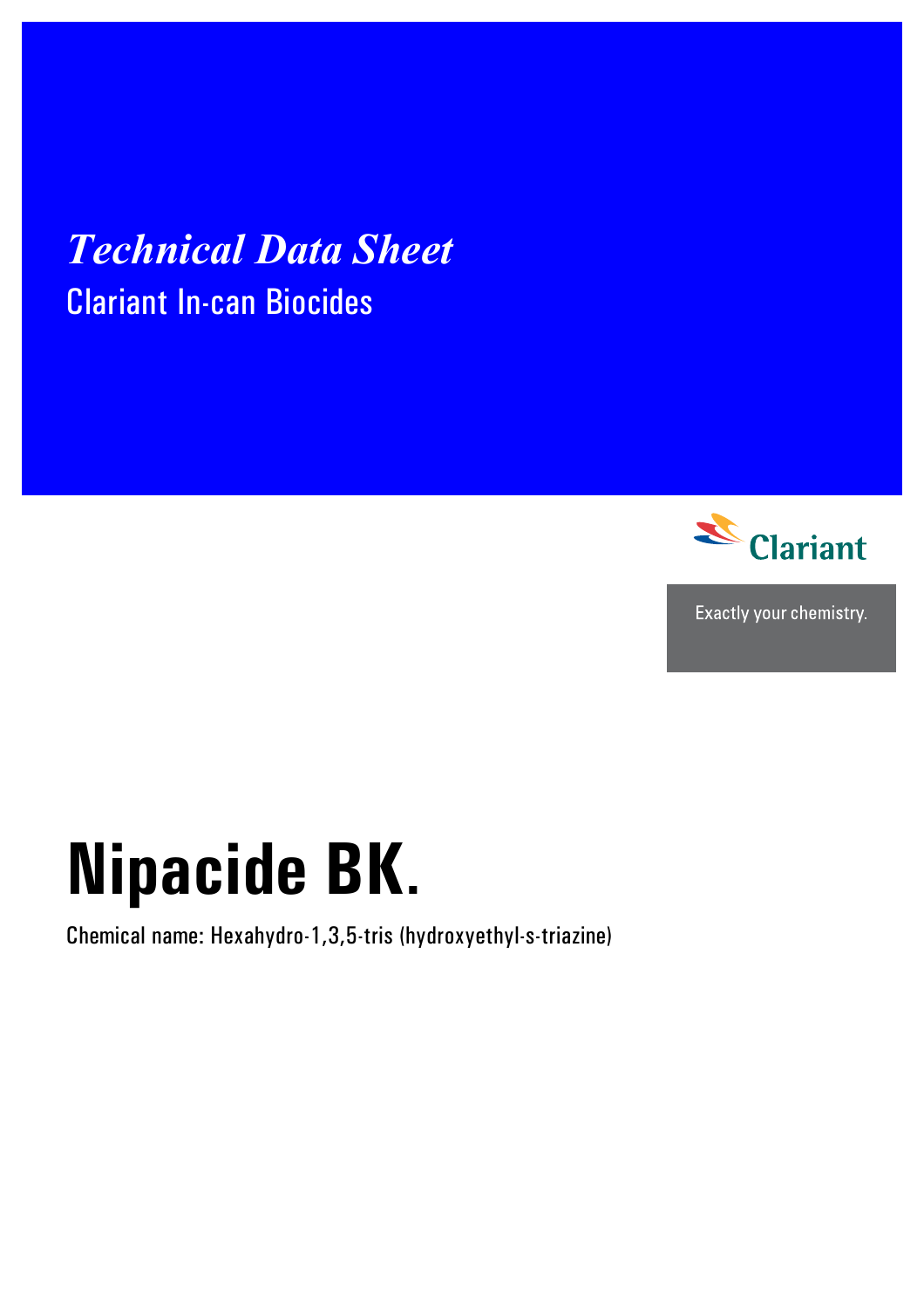## Description;

Nipacide BK is an aqueous based low toxicity biocide developed for the complete in-can protection of water based products. Nipacide BK is effective against a wide range of microorganisms including gram positive and gram negative bacteria, yeast and fungi. Microorganisms grow at a rapid rate and without use of the correct biocide, numbers can increase dramatically.

Example of the numbers of bacteria able to grow in products if left unpreserved

- $\bullet$  Time = 0 mins 1
- Time  $= 40$  mins 4
- Time =  $3 \text{ hrs}$  1024
- Time =  $5 \text{ hrs}$  16,384
- Time =  $7 \text{ hrs}$  1,048,576
- Time = 10 hrs 107,000,000,000

#### **Time = 24 hrs 236,000,000,000,000,000,000,000**

**In-Can degradation** in paints, polymer, metal working fluids and adhesives as a result of bacterial and fungal contamination, can result in:

- Loss of viscosity
- Gassing
- Discoloration
- Bad odors
- Product splitting
- Loss of adhesion
- Production clean down and production down time
- **Loss of profit**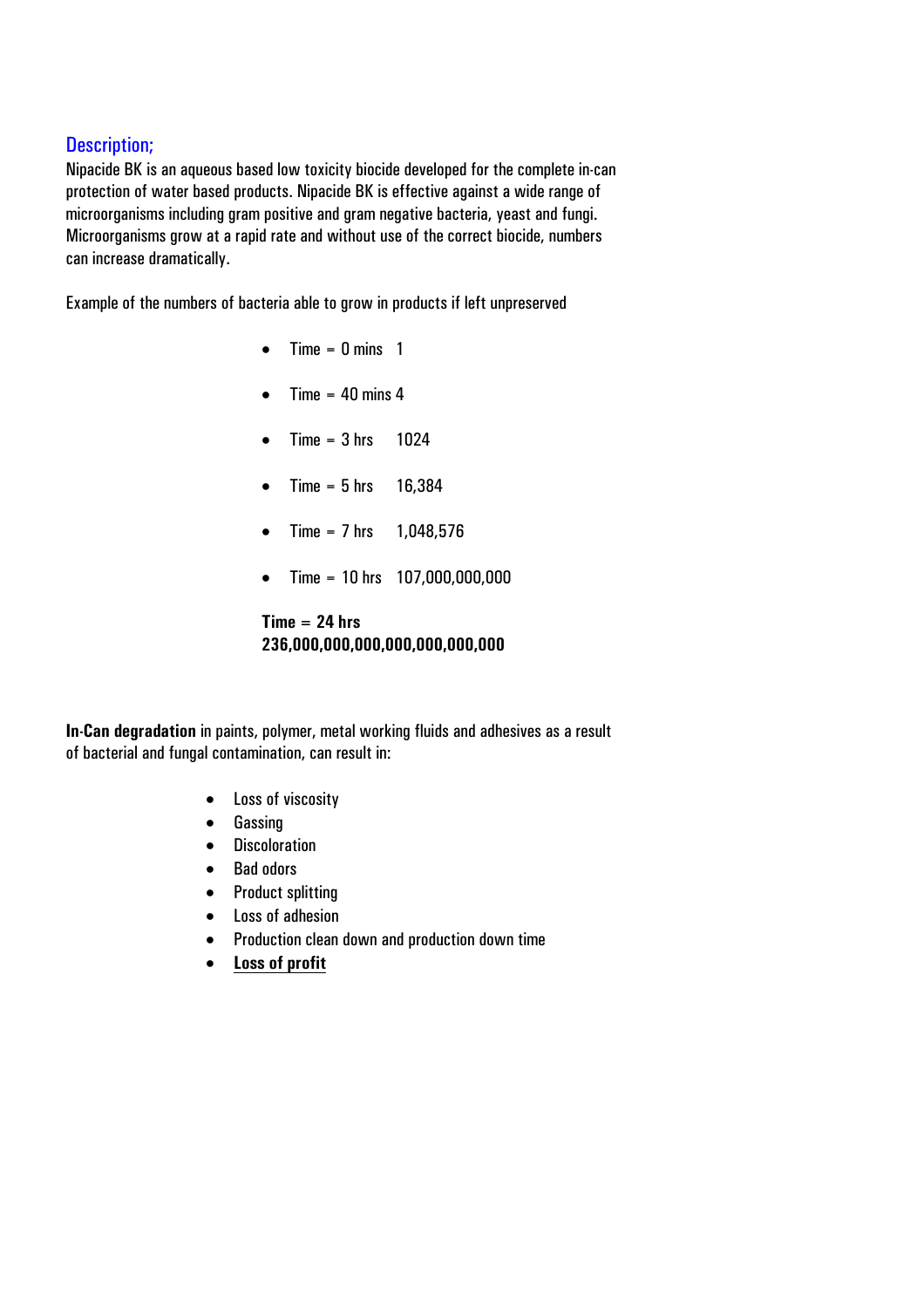# Applications;

Nipacide BK is recommended for preservation of a wide range of applications including. Polymer emulsions, adhesives, metal working fluids, Fountain solutions and concrete add-mixtures. Nipacide BK is effective against a wide range of spoilage organisms and effective over a wide pH and temperature range.

Nipacide BK. Concentrations to be evaluated

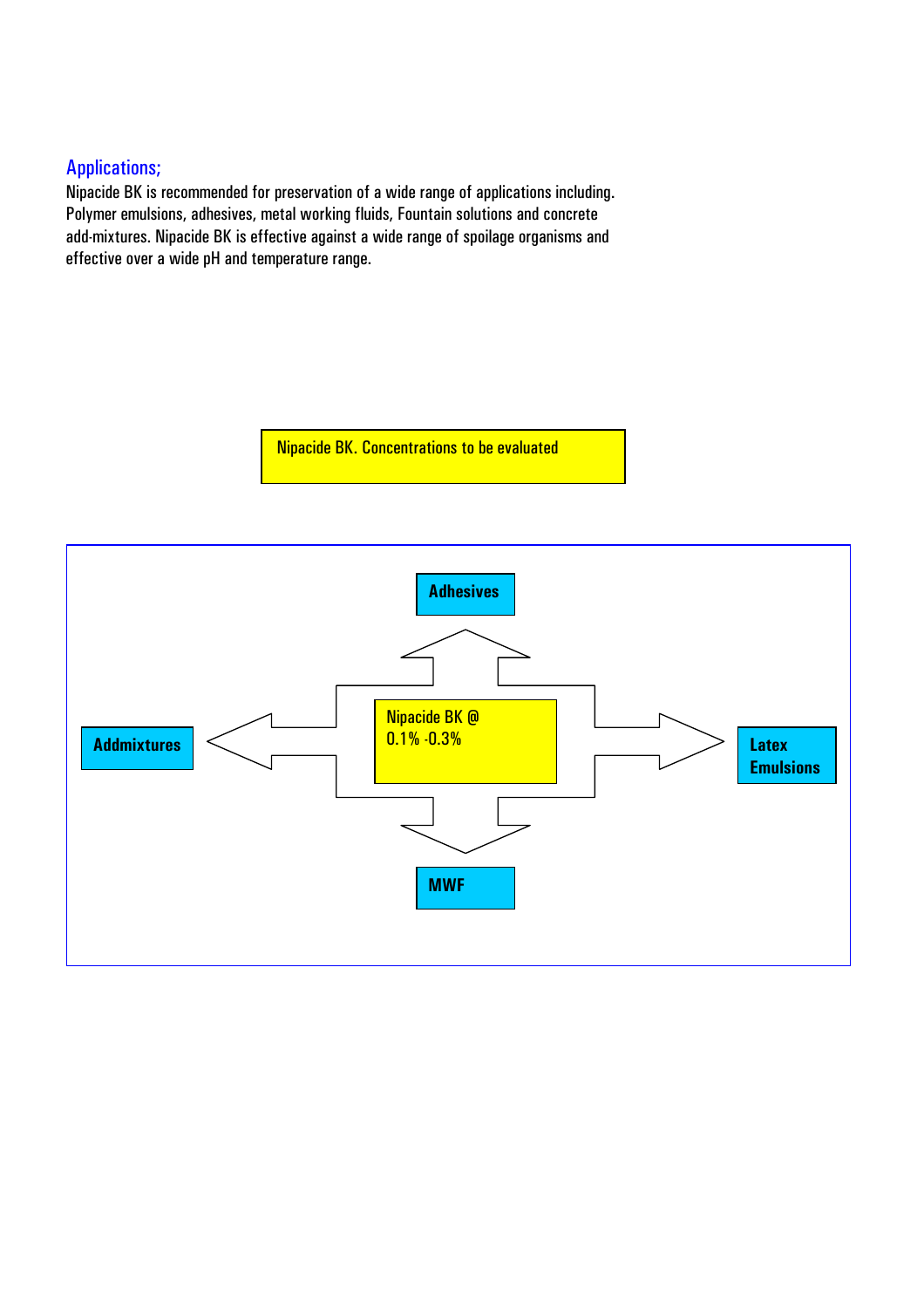# Use level;

Nipacide BK should be evaluated in finished products at levels between 0.1% and 0.30%.Please note that use of Nipacide BK above 0.13% requires R43 hazard labeling, causes sensitization by skin contact.

# Microbiological data;

Nipacide BK has a broad spectrum of activity which is demonstrated by the following MIC data.

| <b>MIC Levels</b> | <b>Organism</b>         | MIC (ppm)   |  |  |  |
|-------------------|-------------------------|-------------|--|--|--|
|                   | <b>Bacteria</b>         |             |  |  |  |
|                   | Pseudomonas aeruginosa  | 150         |  |  |  |
|                   | Pseudomonas putida      | <i>200</i>  |  |  |  |
|                   | <b>Proteus vulgaris</b> | 150         |  |  |  |
|                   | Escherichia coli        | <i>200</i>  |  |  |  |
|                   | Staphylococcus aureus   | <i>150</i>  |  |  |  |
|                   | <b>Fungi</b>            |             |  |  |  |
|                   | Aspergillus niger       | <i>1000</i> |  |  |  |
|                   | Penicillium mineoluteum | <i>1500</i> |  |  |  |
|                   | Fusarium solani         | > 1500      |  |  |  |
|                   | Geotrichum candidum     | >1500       |  |  |  |
|                   | Yeast                   |             |  |  |  |
|                   | Candida albicans        | > 1500      |  |  |  |

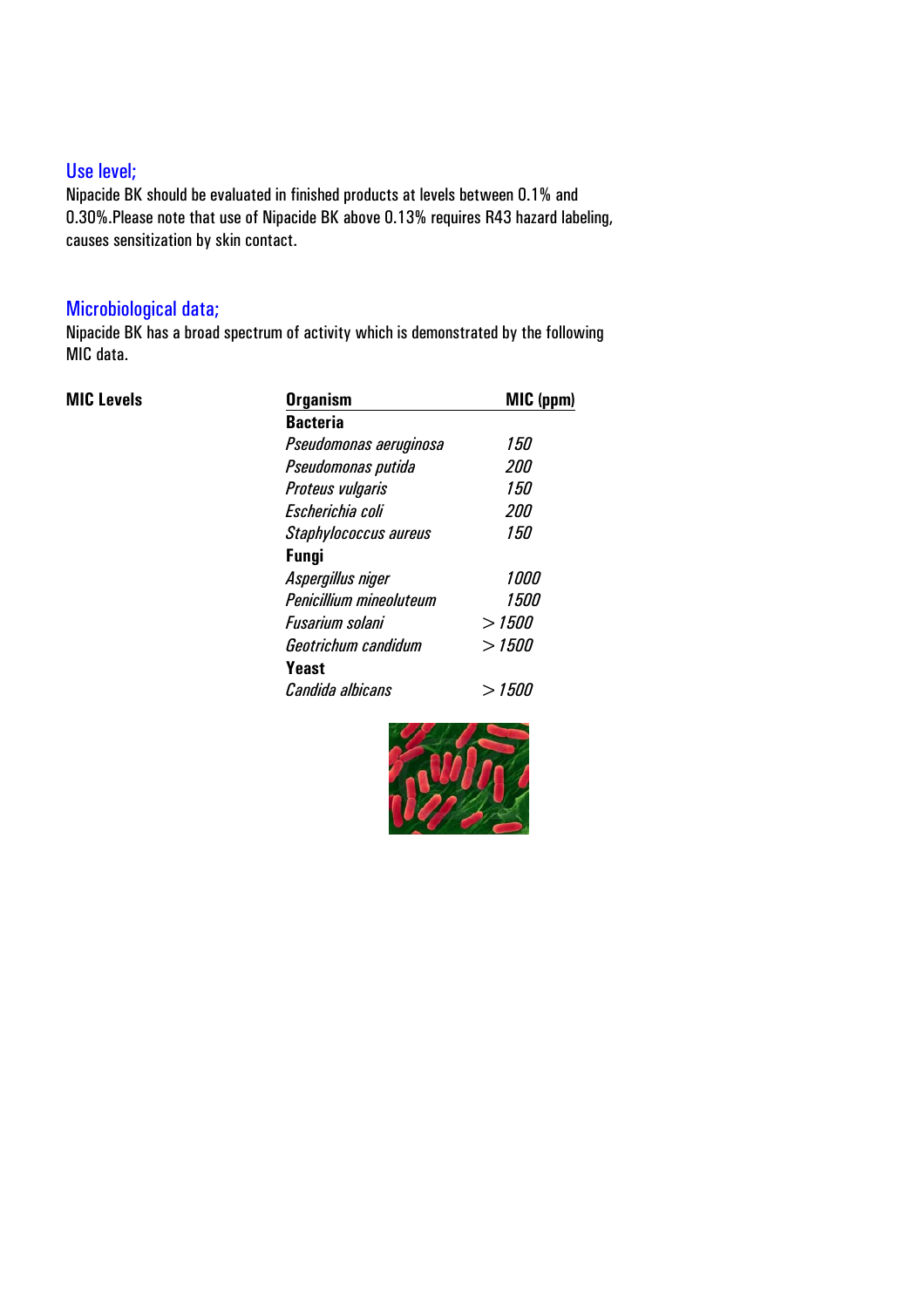#### **STANDARD FIVE CHALLENGE TEST METHOD: Bacterial Challenge Test.**

#### **Samples Tested: Latex (carpet backing compound)**

#### **INOCULUM**

The mixed Inoculum of bacteria used is as follows : -

#### *Bacteria:*

*Pseudomonas aeruginosa*

*Alcaligenes faecalis* 

*Proteus vulgaris* 

*Escherichia coli* 

|                       |                    | <b>Standard scoring system</b>                         |  |  |  |  |
|-----------------------|--------------------|--------------------------------------------------------|--|--|--|--|
| Product               | <b>Biocide</b>     | Level (%)   Week 1   Week 2   Week 3   Week 4   Week 5 |  |  |  |  |
| <b>Latex emulsion</b> | <b>Unpreserved</b> | $- - -$                                                |  |  |  |  |
| <b>Latex emulsion</b> | Nipacide BK        | 0.10                                                   |  |  |  |  |
| <b>Latex emulsion</b> | Nipacide BK        | 0.30                                                   |  |  |  |  |

## **STANDARD FIVE CHALLENGE TEST METHOD: Fungal Challenge Test.**

#### **Samples Tested: Latex (carpet backing compound)**

#### **INOCULUM**

The mixed Inoculum of fungi and yeast used is as follows : -

*Fungi:*

*Fusarium solani* 

*Geotrichum candidum*

*Aspergillus terreus* 

#### *Yeast*

*Rhodotorula rubra* 

Saccharomyces cerevisiae

|                       |                    |                                                   | Standard scoring system |  |  |  |  |
|-----------------------|--------------------|---------------------------------------------------|-------------------------|--|--|--|--|
| <b>Product</b>        | <b>Biocide</b>     | Level (%)  Week 1  Week 2  Week 3  Week 4  Week 5 |                         |  |  |  |  |
| <b>Latex emulsion</b> | <b>Unpreserved</b> | $\cdots$                                          |                         |  |  |  |  |
| <b>Latex emulsion</b> | Nipacide BK        | 0.10                                              |                         |  |  |  |  |
| <b>Latex emulsion</b> | Nipacide BK        | 0.30                                              |                         |  |  |  |  |

**Key:** 0 - Complete Kill

1 -  $<$ 10<sup>2</sup> Organisms /ml 3 - >10<sup>4</sup>

- 10<sup>4</sup> Organisms/ml

 $3 - 10<sup>4</sup>$  Organisms/ml